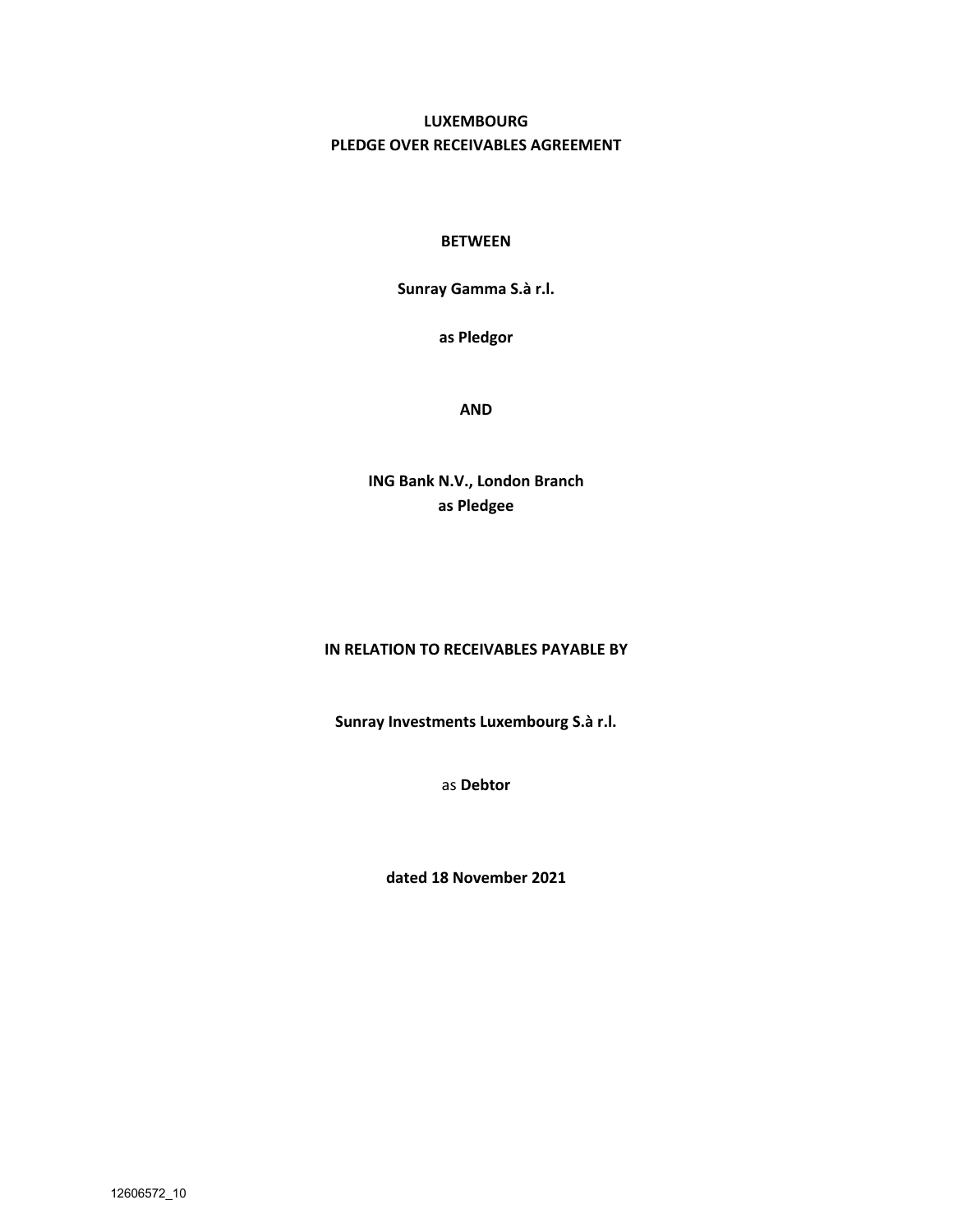## **TABLE OF CONTENTS**

| $\mathbf{1}$ . |  |
|----------------|--|
| 2.             |  |
| 3.             |  |
| 4.             |  |
| 5.             |  |
| 6.             |  |
| 7.             |  |
| 8.             |  |
| 9.             |  |
| 10.            |  |
| 11.            |  |
| 12.            |  |
| 13.            |  |
| 14.            |  |
| 15.            |  |
| 16.            |  |
| 17.            |  |
| 18.            |  |
| 19.            |  |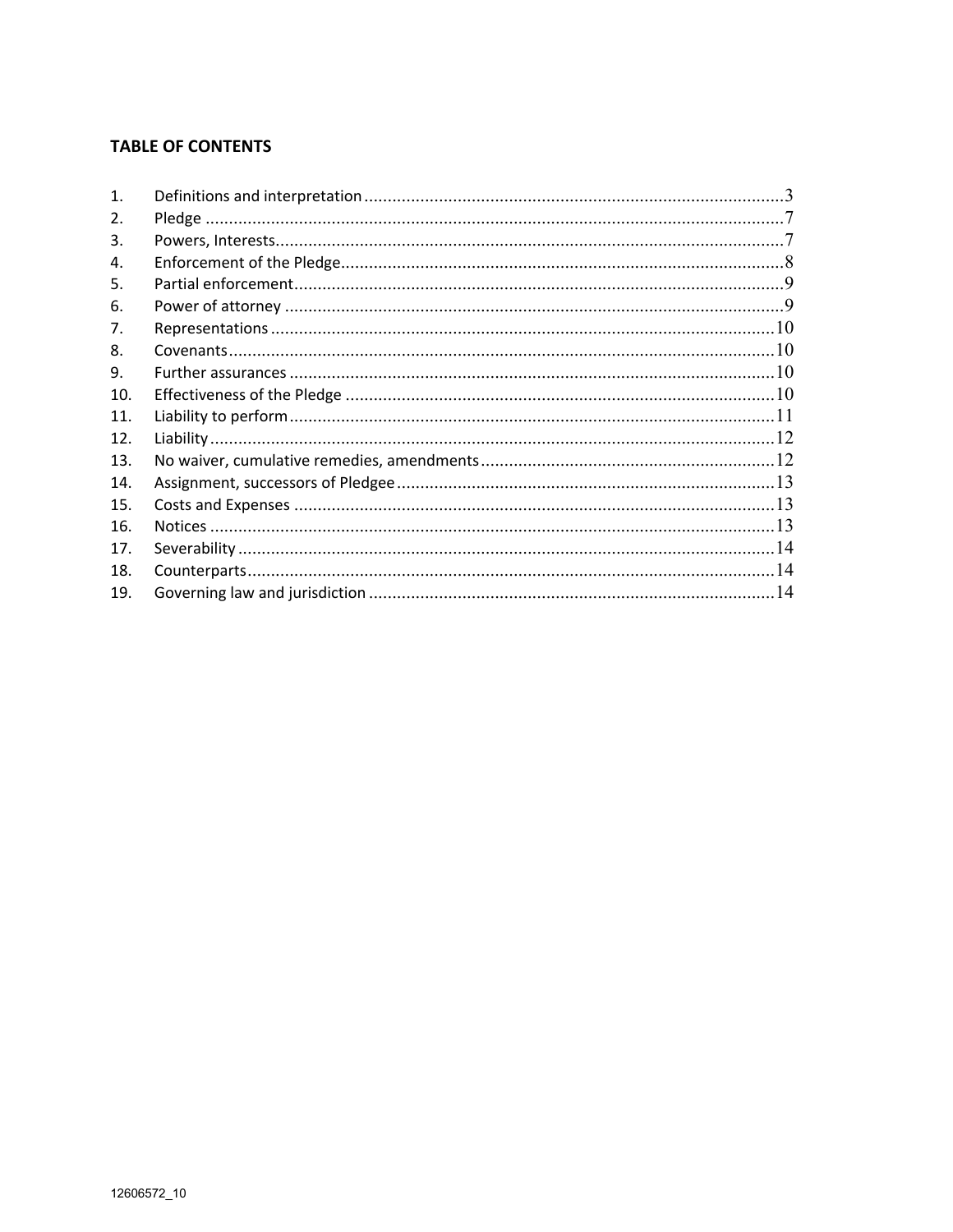THIS FIRST RANKING RECEIVABLES PLEDGE AGREEMENT (the "**Agreement**") is made on 18 November 2021

#### **BETWEEN**

(1) **Sunray Gamma S.à r.l.**, a private limited liability company *(société à responsabilité limitée)*, existing under the laws of Luxembourg with its registered office located at 20, avenue Monterey, L-2163 Luxembourg and registered with the *Registre de commerce et des sociétés*, Luxembourg (the "**RCS**") under number B 258.412 (the "**Pledgor**");

### **AND**

(2) **ING Bank N.V., London Branch,** having its registered office at 8-10 Moorgate, London EC2R 6DA, United Kingdom, as security agent for the Secured Parties (the "**Pledgee**");

### **AND**

(3) **Sunray Investments Luxembourg S.à r.l.**, a private limited liability company *(société à responsabilité limitée)*, existing under the laws of Luxembourg with its registered office located at 20, avenue Monterey, L-2163 Luxembourg, and registered with the RCS under number B 258.434 (the "**Debtor**").

The Pledgor, the Pledgee and the Debtor are referred to as the "**Parties**" and each a "**Party**".

## **WHEREAS**

- (A) The Parties enter into this Agreement in connection with a Senior Facilities Agreement dated 18 November 2021 and initially made between, among others, the Debtor as company, the Pledgor as parent, the financial institutions named therein as original lenders, the arrangers named therein and the Pledgee as security agent (the "**Senior Facilities Agreement**").
- (B) The Pledgor has agreed to grant a pledge over the Pledged Assets (as defined below) to the Pledgee as security for the Secured Obligations (as defined below) in accordance with the terms of this Agreement.

**NOW, THEREFORE,** the Parties have agreed as follows:

#### **1. Definitions and interpretation**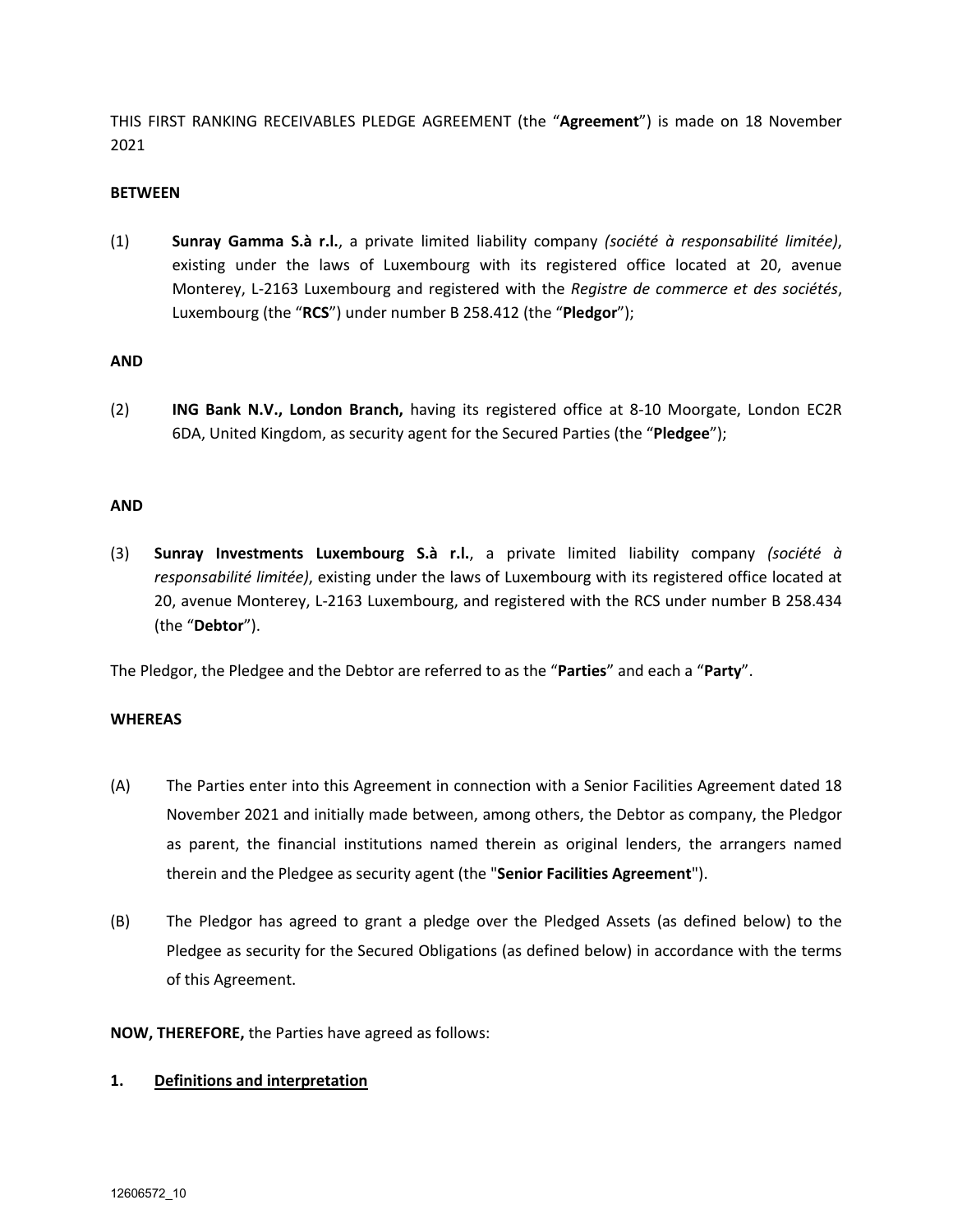1.1 Except as otherwise defined herein and except where the context shall otherwise require, all capitalised words and expressions defined or, as the case may be, construed in the Senior Facilities Agreement and/or the Intercreditor Agreement, as applicable, shall have the same meaning or, as the case may be, constructions when used herein. In this Agreement:

| <b>Agreed Security Principles</b> | has the meaning given to such term in the Senior Facilities<br>Agreement.                                                                                                                                                                                                                                                                                                                                                                                                                                                                                                                                                                                                                                                                                                                                                                                                                                                                                   |
|-----------------------------------|-------------------------------------------------------------------------------------------------------------------------------------------------------------------------------------------------------------------------------------------------------------------------------------------------------------------------------------------------------------------------------------------------------------------------------------------------------------------------------------------------------------------------------------------------------------------------------------------------------------------------------------------------------------------------------------------------------------------------------------------------------------------------------------------------------------------------------------------------------------------------------------------------------------------------------------------------------------|
| <b>Business Day</b>               | has the meaning given to such term in the Intercreditor<br>Agreement.                                                                                                                                                                                                                                                                                                                                                                                                                                                                                                                                                                                                                                                                                                                                                                                                                                                                                       |
| <b>Collateral Law</b>             | means the Luxembourg law of 5 August 2005 relating to financial<br>collateral arrangements, as amended.                                                                                                                                                                                                                                                                                                                                                                                                                                                                                                                                                                                                                                                                                                                                                                                                                                                     |
| <b>Effective Time</b>             | means the moment the releases of the Pledge Agreements (as<br>defined in the Master Release Agreement) become effective and<br>all release formalities have been completed pursuant to the terms<br>of the Master Release Agreement.                                                                                                                                                                                                                                                                                                                                                                                                                                                                                                                                                                                                                                                                                                                        |
| <b>Enforcement Event</b>          | means a notice of enforcement of security that has been given by<br>the Security Agent which has not been revoked or rescinded<br>following a Senior Secured Acceleration Event that is continuing.                                                                                                                                                                                                                                                                                                                                                                                                                                                                                                                                                                                                                                                                                                                                                         |
| Group                             | has the meaning given to such term in the Intercreditor<br>Agreement.                                                                                                                                                                                                                                                                                                                                                                                                                                                                                                                                                                                                                                                                                                                                                                                                                                                                                       |
| <b>Intercompany Loans</b>         | means any present or future intercompany loan or any other debt<br>instrument or any arrangement which has similar effect, each<br>with a principal amount equal to or in excess of EUR 5,000,000 (or<br>its equivalent in other currency) and governed (or deemed, as the<br>case may be, to be governed) by Luxembourg law, whether or not<br>evidenced by an agreement, owing from time to time to the<br>Pledgor by the Debtor and/or entered into from time to time<br>between the Pledgor as lender and the Debtor as borrower, and<br>any other intercompany balance with a principal amount equal to<br>or in excess of EUR 5,000,000 (or its equivalent in other currency)<br>owed from time to time by the Debtor to the Pledgor but<br>excluding, in each case, any such intercompany loans, debt<br>instruments or arrangements relating to the Group's cash pooling<br>arrangements and any trade credit in the ordinary course of<br>trading. |

**Intercreditor Agreement** means the intercreditor agreement dated 18 November 2021 and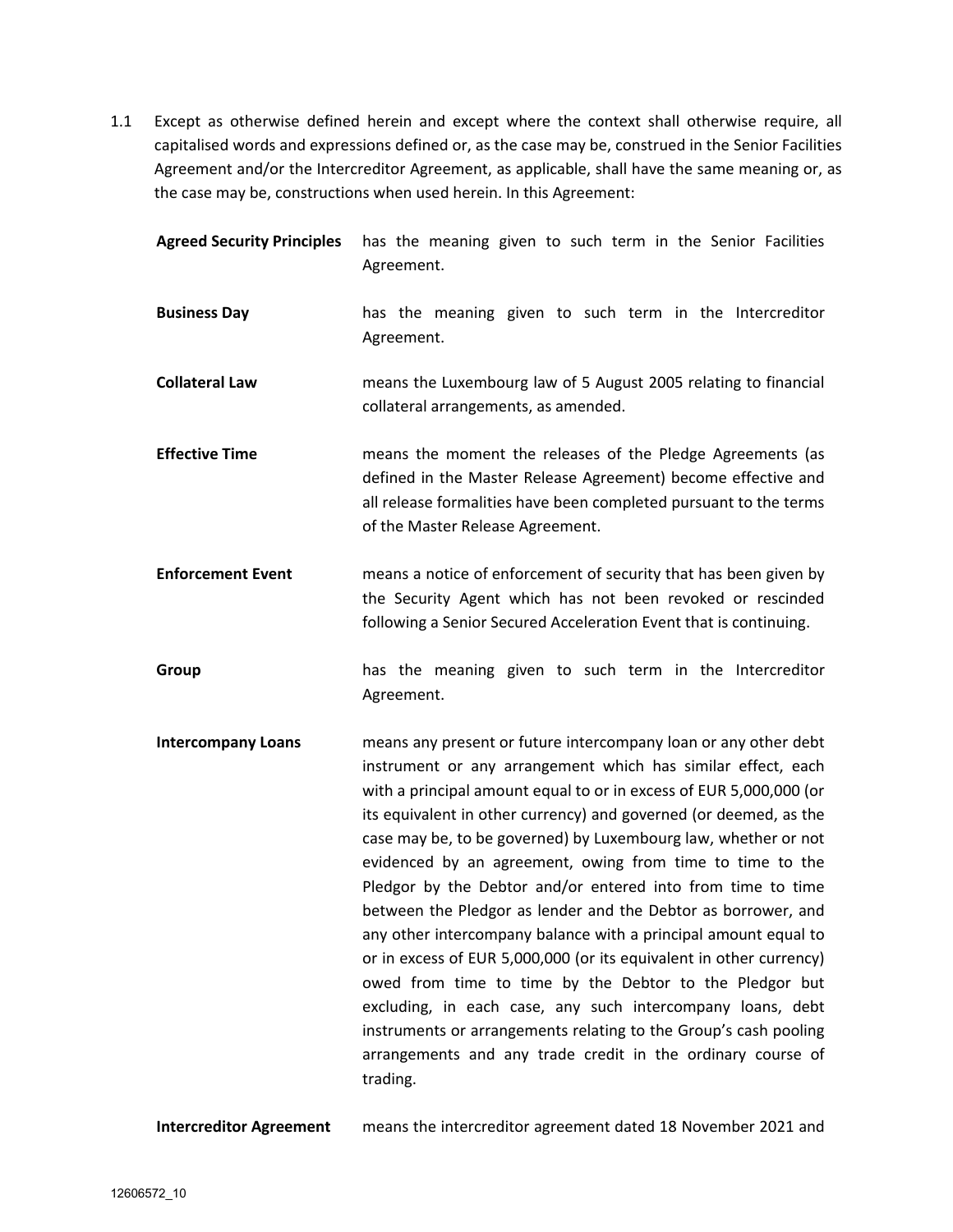made between, among others, the Pledgor and the Pledgee.

**Luxembourg** means the Grand Duchy of Luxembourg.

**Master Release Agreement**  means the master release and termination agreement dated 18 November 2021 and made between among other, the Pledgor and the Pledgee.

**Pledge** means the first ranking security interest (*gage de premier rang*) over the Pledged Assets constituted by, and in accordance with this Agreement.

- **Pledged Assets** means all intercompany loan or similar claims, regardless of the nature thereof (including interest, default interest, commissions, expenses, costs, indemnities and any other amounts due thereunder), whether actual, future or contingent, whether owed jointly or severally, and whether subordinated or not, owed by the Debtor to the Pledgor and governed by Luxembourg law including, without limitation, all claims under any Intercompany Loan and, to the maximum extent permitted by law, any accessory rights, claims or actions, including any security interest or rights, under whatever law, attaching to such claims or granted to the Pledgor as security for such claims, but excluding, for the avoidance of doubt, any claims relating to any cash pooling arrangements.
- **Rights of Recourse** means all and any rights, actions and claims the Pledgor may have against the Debtor or any other person or entity which has granted security or given a guarantee for the Secured Obligations or arising under or pursuant to the enforcement of the present Pledge including, without limitation, any rights of recourse the Pledgor may have against any company, person or entity under the terms of articles 1251, 2028 ss. and 2037 ss. of the Luxembourg Civil Code (including, for the avoidance of doubt, any right of recourse prior to enforcement), any right of set-off, any recourse by way of provisional measures such as a "*saisie-arrêt conservatoire*", any right to the benefit of both "*division*" and "*discussion*" (if any) as set forth in the Luxembourg Civil Code, or any right of recourse by way of subrogation and any other similar right, action or claim under any applicable law coming into effect prior or after an enforcement of the Pledge.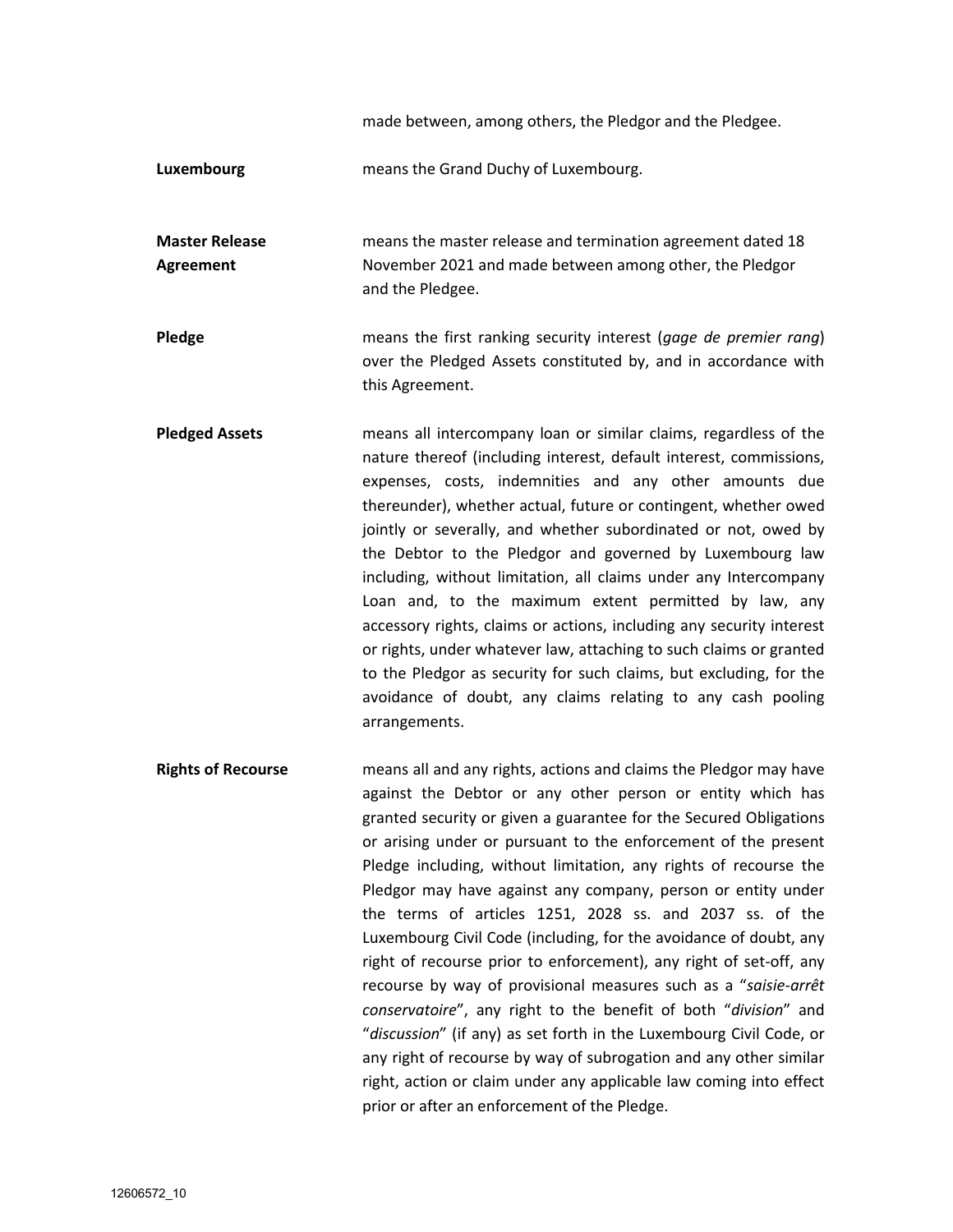| <b>Secured Obligations</b>                                                                     | has the meaning given to such term in the Intercreditor<br>Agreement.                                                                                                                         |  |  |
|------------------------------------------------------------------------------------------------|-----------------------------------------------------------------------------------------------------------------------------------------------------------------------------------------------|--|--|
| <b>Secured Parties</b>                                                                         | has the meaning given to such term in the Intercreditor<br>Agreement.                                                                                                                         |  |  |
| <b>Security Period</b>                                                                         | means the period beginning on the date of this Agreement and<br>ending on the date on which all Secured Obligations have been<br>unconditionally and irrevocably paid and discharged in full. |  |  |
| <b>Senior Secured</b><br><b>Acceleration Event</b>                                             | has the meaning given to such term in the Intercreditor<br>Agreement.                                                                                                                         |  |  |
| <b>Senior Secured Finance</b><br><b>Document or Senior</b><br><b>Secured Finance Documents</b> | has the meaning given to such term in the Intercreditor<br>Agreement.                                                                                                                         |  |  |

#### 1.2 Interpretation

- 1.2.1 Unless a contrary indication appears, any reference in this Agreement to "**Pledgor**", "**Pledgee**", "**Secured Party**" and "**Debtor**" shall be construed so as to include their successors in title, permitted assignees and permitted transferees.
- 1.2.2 In this Agreement, any reference to (a) a "Clause" is, unless otherwise stated, a reference to a clause hereof and (b) any agreement (including this Agreement and in particular, but without limitation, the Senior Facilities Agreement and the "Intercreditor Agreement") is a reference to such agreement as amended, varied, modified or supplemented (however fundamentally, including in case of an increase of the Secured Obligations) from time to time. Clause headings are for ease of reference only and shall be ignored in construing this Agreement.
- 1.2.3 Words denoting the singular number only shall include the plural number also and vice versa; words denoting one gender only shall include the other genders and words denoting persons only shall include firms and corporations and vice versa.
- 1.2.4 The provisions of clause 1.2 (*Construction*) and clause 1.4 (*Luxembourg terms*) of the Intercreditor Agreement apply to this agreement as though they were set out in full in this Agreement.
- 1.2.5 Notwithstanding anything to the contrary in this Agreement but without prejudice to the creation, enforcement, release or perfection of the Pledge under this Agreement, the terms of this Agreement shall not operate or be construed so as to prohibit or restrict any transaction, matter or other step (or the Pledgor taking or entering into the same or dealing in any manner whatsoever in relation to any asset (including all rights, claims, benefits, proceeds and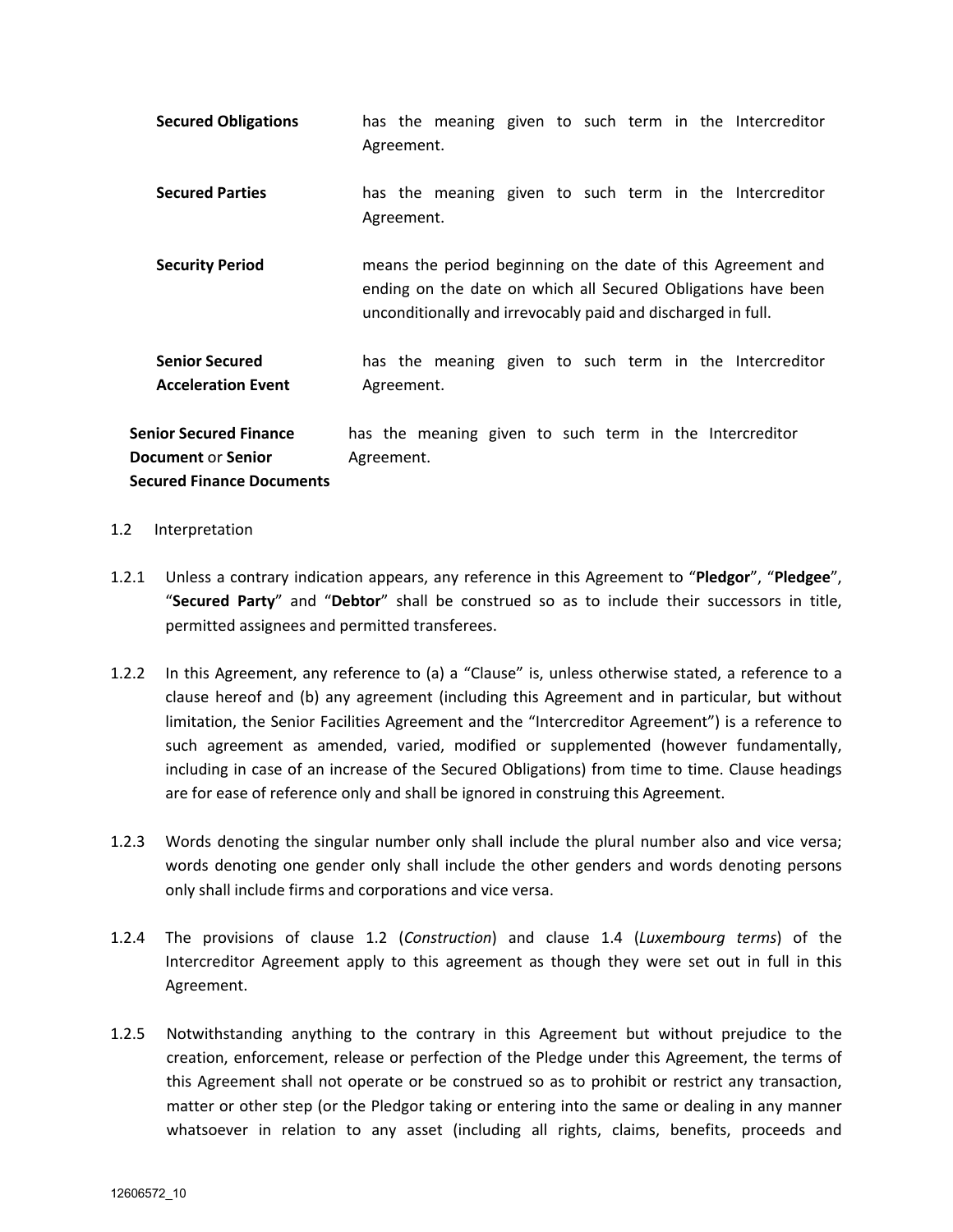documentation, and contractual counterparties in relation thereto)) permitted or not prohibited by the Senior Secured Finance Documents (other than this Agreement), and the Pledgee shall promptly enter into such documentation and/or take such other action in relation to this Agreement as is required by the Pledgor (acting reasonably) in order to facilitate any such transaction, matter or other step, including, but not limited to, by way of executing any confirmation, consent to dealing, release or other similar or equivalent document, provided that any costs and expenses incurred by the Pledgee entering into such documentation and/or taking such other action at the request of the Pledgor pursuant to this Clause 1.2.5 shall be for the account of the Pledgor.

1.2.6 In the case of conflict between this Agreement and the Senior Facilities Agreement (including the Agreed Security Principles, as specified in the Senior Facilities Agreement) or the Intercreditor Agreement, the provisions of the Senior Facilities Agreement (including the Agreed Security Principles) or the Intercreditor Agreement (as applicable) shall (to the fullest extent permitted by applicable law) take priority over the provisions of this Agreement.

## **2. Pledge**

- $2.1$ As continuing first ranking security interest (*gage de premier rang*) for the prompt and complete payment and discharge in full when due, whether at stated maturity, by required prepayment, declaration, acceleration, demand or otherwise of the Secured Obligations, the Pledgor hereby pledges (*affecte en nantissement*) with effect as from the occurrence of the Effective Time and in accordance with the Collateral Law all its Pledged Assets in favour of the Pledgee and hereby grants to the Pledgee a continuing first ranking security interest (*gage de premier rang*) over the Pledged Assets. The Pledgee accepts and acknowledges the Pledge.
- $2.2$ The Pledgor hereby irrevocably authorises and empowers the Pledgee to, at any time following the occurrence of an Senior Secured Acceleration Event which is continuing, take or cause to be taken any formal steps (if any) for the purpose of perfecting the Pledge and, for the avoidance of doubt, hereby irrevocably undertakes to take any such steps itself if so requested in writing by the Pledgee (acting reasonably).
- $2.3$ The Debtor hereby acknowledges the Pledge created over the Pledged Assets.

## **3. Powers, Interests**

- $3.1$ Until the occurrence of an Enforcement Event, all rights and powers (including, without limitation, the right to collect and receive payments and other moneys due or payable) in respect of the Pledged Assets shall, as from the date of this Agreement be exercised on all matters by the Pledgor in its sole and absolute discretion.
- Upon the occurrence of an Enforcement Event, all rights and powers (including, without limitation,  $3.2$ the right to collect and receive payments and other moneys due or payable) attaching to the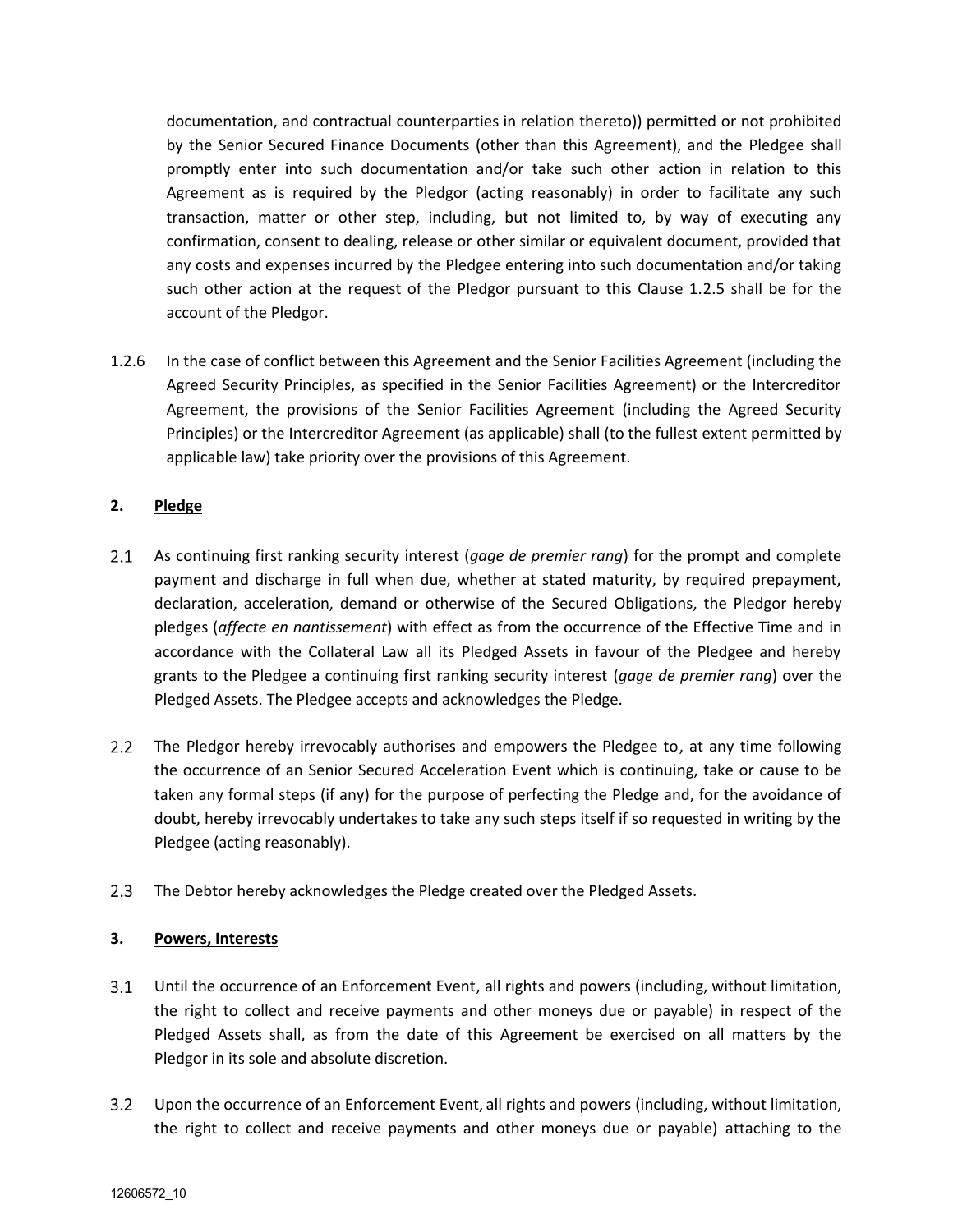Pledged Assets shall be vested in the Pledgee, in accordance with the Collateral Law. After the occurrence of an Enforcement Event, such rights and powers may, at the discretion of the Pledgee, be exercised by the Pledgee in such manner as it sees fit in accordance with the terms of this Agreement, the Collateral Law and, to the extent applicable, the Intercreditor Agreement.

### **4. Enforcement of the Pledge**

- $4.1$ Upon and at any time after the occurrence of an Enforcement Event, the Pledgee shall be entitled to enforce the Pledge (in full or in part) at the sole costs of the Pledgor in the most favourable manner provided for by Luxembourg law at that time and in particular (without limitation) by any of the following:
- 4.1.1 to appropriate the Pledged Assets at their fair value as determined by an independent auditor (*réviseur d'entreprises agréé*) or a reputable investment bank appointed by the Pledgee on the basis of such available elements and facts as deemed relevant by the independent auditor or the reputable investment bank. The Pledgee may, at its sole discretion, determine the date on which the appropriation becomes effective, including a date before the valuation has been commenced or completed. The Pledgee can further determine, at its sole discretion, that all or part of the Pledged Assets are appropriated in lieu of the Pledgee by one or more entities other than the Pledgee (including one or more special purpose vehicles), it being understood that in that event (i) the rights, powers and discretions expressed in the two preceding sentences shall continue to be exercised by the Pledgee and (ii) an appropriation of the Pledged Assets by such other entity or entities shall be deemed to have the same effects under the Senior Secured Finance Documents as if the Pledgee had appropriated the Pledged Assets itself;
- 4.1.2 to sell all or part of the Pledged Assets in a private transaction at arms' length terms (*conditions commerciales normales*) (as provided for by article 11(1)b) of the Collateral Law);
- 4.1.3 to cause the sale of all or part of the Pledged Assets, at a stock exchange selected by the Pledgee or by way of public auction (as provided for by article 11(1)b) and 11(2) of the Collateral Law) held at the place and at the time and if required by applicable law by the public officer, designated by the Pledgee;
- 4.1.4 to request from the Luxembourg competent court, that title to all or part of the Pledged Assets be assigned or transferred to it, at a price determined by a court appointed expert (as provided for by article 11(1)c) of the Collateral Law);
- 4.1.5 to require the Debtor to make payment of all amounts due by it under the Pledged Assets directly to the Pledgee.
- 4.1.6 in respect of any other rights in connection with the Pledged Assets consisting of claims for sums of money, if a sum is owed by the Pledgee itself to set off the amount due by the Pledgor and the amount due by the Pledgee in accordance with the Collateral Law; and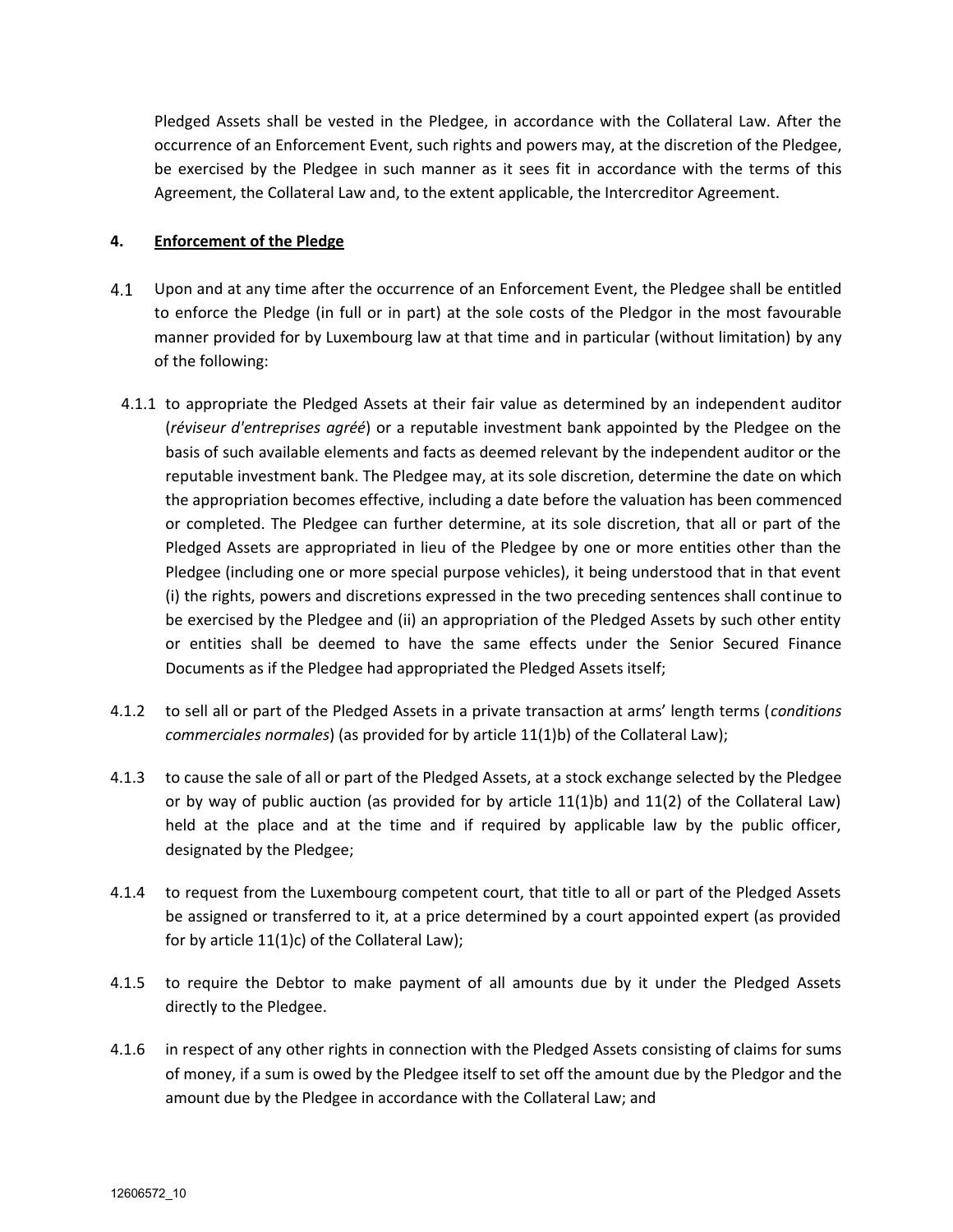- 4.1.7 to act generally in relation to the Pledged Assets in such manner as the Pledgee shall reasonably determine acting in good faith and in accordance with the terms of this Agreement, the Collateral Law and, to the extent applicable, Intercreditor Agreement.
- $4.2$ Subject to the terms of the Intercreditor Agreement and the Collateral Law, the Pledgee will have total and unlimited discretion as to the manner or manners of enforcement of the Pledge and will not be required to have regard for the interests of the Pledgor or the Debtor.
- Any proceeds of enforcement received by the Pledgee shall be applied to satisfy the Secured Obligations in accordance with the Intercreditor Agreement. Any remaining Pledged Assets or proceeds of enforcement received by the Pledgee (if any) shall be returned by the Pledgee to the Pledgor in accordance with the terms of the Intercreditor Agreement and the other Senior Secured Finance Documents.

### **5. Partial enforcement**

Upon the occurrence of an Enforcement Event, the Pledgee shall have the right to request enforcement of all or part of the Pledged Assets in its absolute discretion. No action, choice or absence of action in this respect, or partial enforcement, shall in any manner affect the security interest created hereunder over the Pledged Assets as it then shall be (and in particular those Pledged Assets which have not been subject to enforcement). The Pledge shall continue to remain in full and valid existence over the Pledged Assets not concerned by the partial enforcement until full discharge or termination hereof, as the case may be, by the Pledgee, even in case of partial enforcement thereof.

#### **6. Power of attorney**

- 6.1 The Pledgor irrevocably appoints the Pledgee and every person appointed by the Pledgee in accordance with Clause 18.2 of the Intercreditor Agreement to be its attorney and in its name and on its behalf to execute, deliver and perfect all documents and do all things that the Pledgee may consider to be requisite for (**i**) carrying out any obligation imposed on the Pledgor under this Agreement or (**ii**) exercising any of the rights conferred on the Pledgee by this Agreement or by law.
- $6.2$ The power of attorney set out in this Clause 6 shall only be exercisable following the occurrence of a Senior Secured Acceleration Event which is continuing or if the Pledgor has failed to comply with a further assurance or perfection obligation under the Pledge within ten (10) Business Days of request by the Pledgee.
- 6.3 The Pledgor shall ratify and confirm all things properly done and all documents executed by the Pledgee (or any person appointed by the Pledgee) in the exercise of that power of attorney except in cases of fraud, wilful misconduct (*faute intentionnelle*) or gross negligence (*faute lourde*) of the Pledgee (or any person appointed by the Pledgee).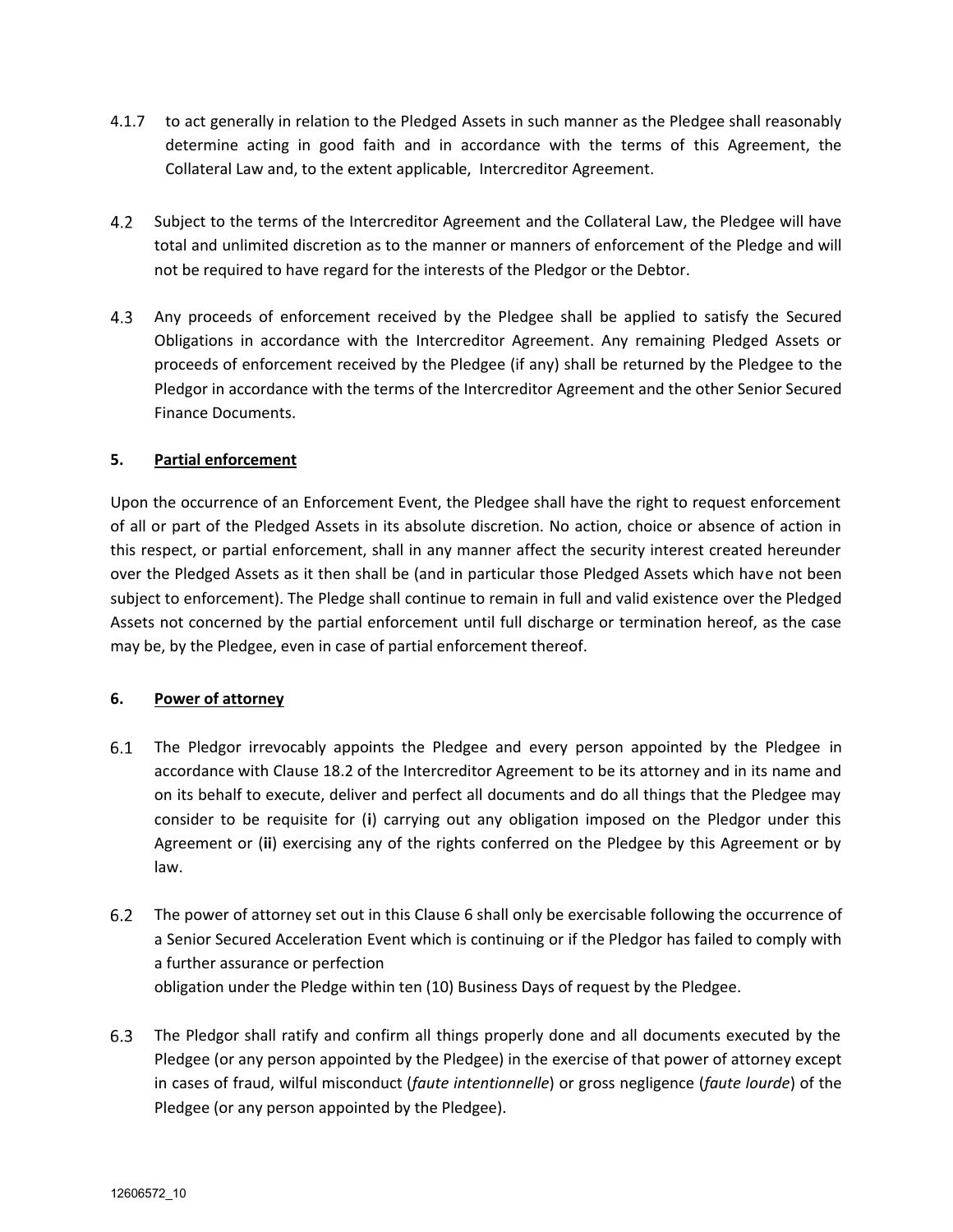#### **7. Representations**

The Pledgor hereby represents to the Pledgee on the date hereof that, unless otherwise permitted or not prohibited under the Senior Secured Finance Documents, no counterclaims as to which a right of set off or right of retention could be exercised exist with respect to the Pledged Assets.

#### **8. Covenants**

The Pledgor hereby covenants to the Pledgee that, upon the occurrence of the Effective Time and until the end of the Security Period and except as permitted or not prohibited by this Agreement and/or the other Senior Secured Finance Documents, it shall not dispose of the Pledged Assets (or any part thereof) or create or permit to subsist any lien, security interest, usufruct, claim, option, warrant, pre-emption rights, pledge, charge, assignment, transfer (including the transfer of legal title to a trustee or a fiduciary) and other encumbrances of any kind, other than the Pledge, in respect of the Pledged Assets (or any part thereof) (irrespective of its ranking), or any preferential right arising by operation of mandatory law.

#### **9. Further assurances**

The Pledgor agrees that at any time and from time to time upon the written request of the Pledgee, it will promptly, at its own expense, execute and deliver such further documents and do such further acts and things as the Pledgee may reasonably request in order to protect the validity, the effectiveness and the enforceability of the Pledge or the rights of the Pledgee under this Agreement and/or to create and perfect the security interest that is granted, or purported to be granted, under this Agreement.

#### **10. Effectiveness of the Pledge**

- 10.1 The Pledge shall be a first ranking continuing security and shall not be considered as satisfied or discharged or prejudiced by any intermediate payment satisfaction or by the settlement of any part of the Secured Obligations and shall remain in full force and effect until it has been released in accordance with the terms of this Agreement.
- 10.2 At the expiry of the Security Period or as otherwise agreed by the Pledgee or required in accordance with the terms of the Intercreditor Agreement, the Pledge shall be discharged, at the cost of the Pledgor, by the express release thereof granted by the Pledgee (i) acting on its own initiative or (ii) at the written request of the Pledgor. At the expiry of the Security Period, the Pledgee must, at the request of the Pledgor, take all reasonable action which is necessary to release the Pledge.
- The Pledge shall be cumulative, in addition to and independent of every other security which the Pledgee may at any time hold as security for the Secured Obligations or any rights, powers and remedies provided by law and shall not operate so as in any way to prejudice or affect or be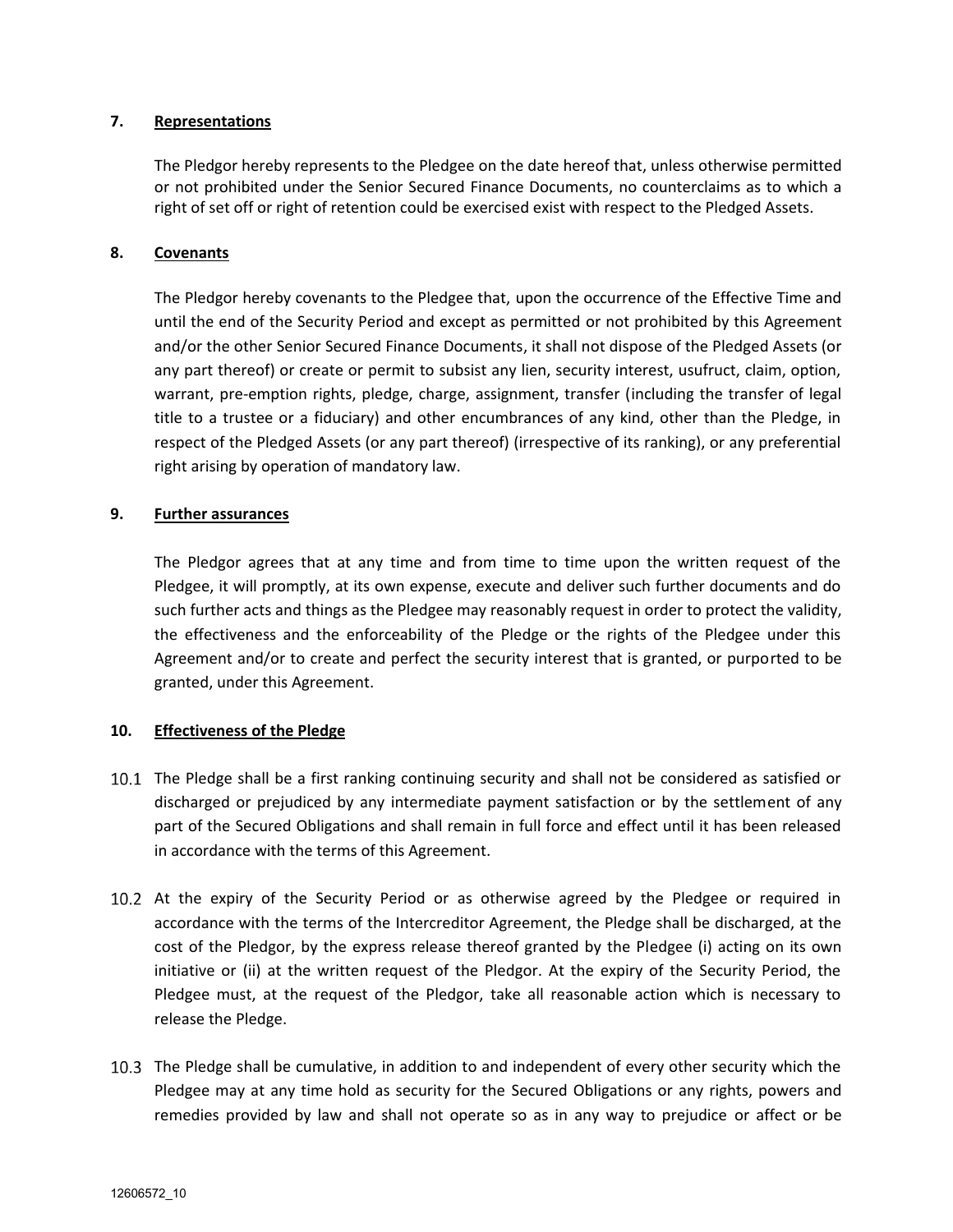prejudiced or affected by any security interest or other right or remedy which the Pledgee may now or at any time in the future have in respect of the Secured Obligations.

- The Pledge shall not be prejudiced by any time or indulgence granted to any person, or any abstention or delay by the Pledgee in perfecting or enforcing any security interest or rights or remedies that the Pledgee may now or at any time in the future have from or against the Pledgor or any other person.
- 10.5 Neither the obligations of the Pledgor contained in this Agreement nor the rights, powers and remedies conferred upon the Pledgee by this Agreement or by law, nor the Pledge created hereby shall be discharged, impaired or otherwise affected by:
- 10.5.1 any amendment to, or any variation, waiver or release (except for a release granted in accordance with this clause) of the Secured Obligations;
- 10.5.2 any failure to take, or to fully take, any security contemplated by the Senior Secured Finance Documents or otherwise agreed to be taken in respect of the Secured Obligations;
- 10.5.3 any failure to realise or to fully realise the value of, or any release, discharge, exchange or substitution of, any security taken in respect of the Secured Obligations;
- 10.5.4 any other act, event or omission which might operate to discharge, impair or otherwise affect any of the obligations of the Pledgor and the Debtor contained in this Agreement, the rights, powers and remedies conferred to the Pledgee under this Agreement, the Pledge or by law; or
- 10.5.5 any other circumstance that might otherwise constitute a defence available to, or a discharge of, any party in respect of the Secured Obligations or this Agreement (other than the payment in full/entirely and definitively of all the Secured Obligations).
- 10.5.6 The Pledgor hereby irrevocably waives any Rights of Recourse it may have. The Pledgor agrees that this waiver is for the sole benefit of the Pledgee and the Pledgee shall be entitled to waive the benefit of such waiver of any Rights of Recourse in writing whereby the relevant Rights of Recourse of the Pledgor shall remain in existence and be reinstated as if never waived, without prejudice to the terms of the Senior Secured Finance Documents.

## **11. Liability to perform**

- 11.1 It is expressly agreed that, notwithstanding anything to the contrary herein contained, the Pledgor shall remain liable to observe and perform all of the conditions and obligations assumed by it in respect of the Pledged Assets it owns.
- 11.2 The Pledgee shall not be required in any manner to perform or fulfil any obligations of the Pledgor in respect of the Pledged Assets, or to make any payment, or to make any inquiry as to the nature of sufficiency of any payment received, or to present or file any claim or take any other action to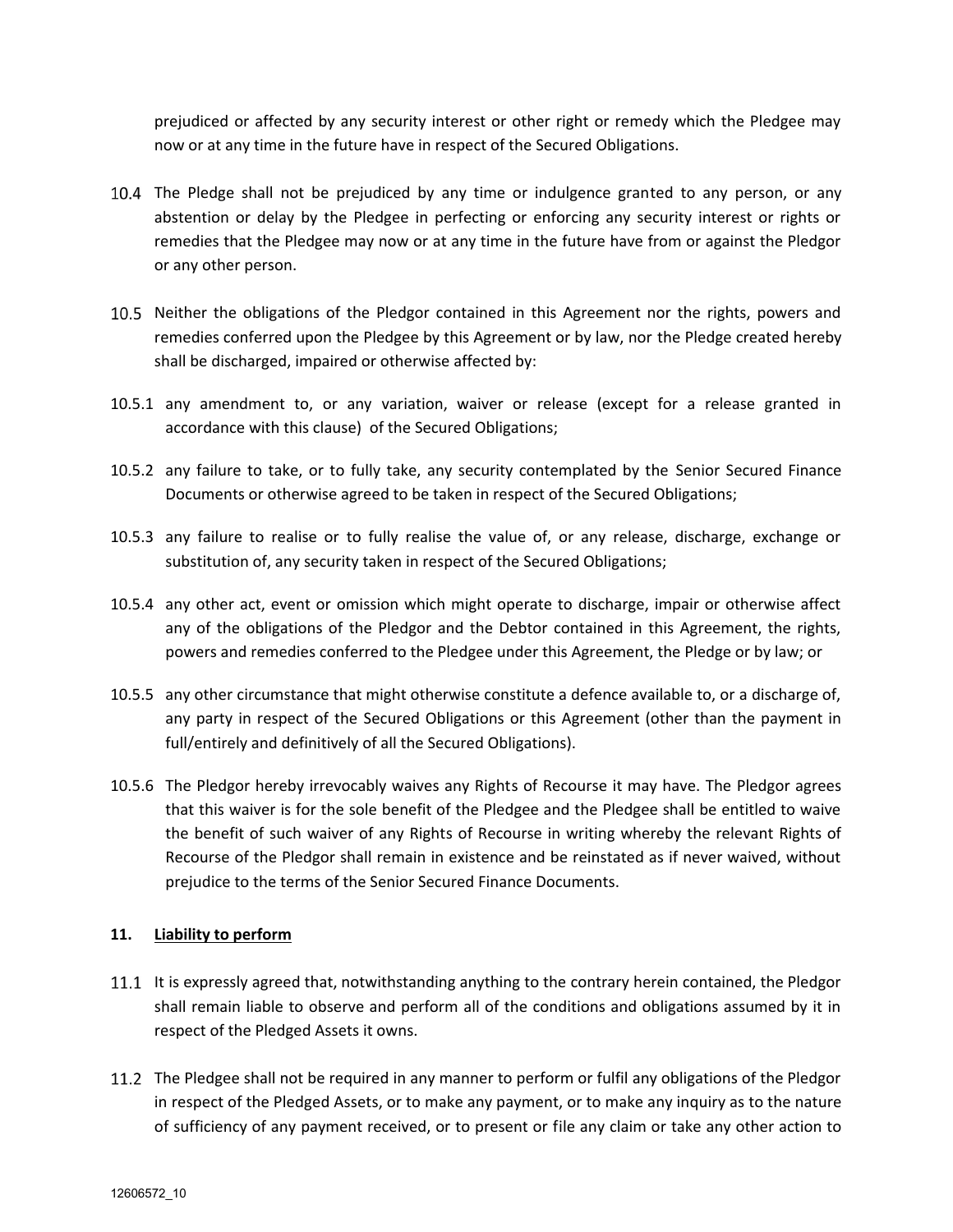collect or enforce the payment of any amount to which it may have been or to which it may be entitled thereunder at any time. More specifically, the Pledgee shall not be liable (save in case of fraud, gross negligence (*faute lourde*) or wilful misconduct (*faute intentionelle*) of the Pledgee) for any failure to collect or realise the Secured Obligations or any collateral security or guarantee therefore, or any part thereof, or for any delay in so doing nor shall the Pledgee be under any obligation to take any action whatsoever with regard thereto.

## **12. Liability**

- 12.1 The Pledgee shall not be liable for the loss or misdelivery of, or damage to, the Pledged Assets, howsoever arising, save to the extent that such loss, misdelivery or damage is evidenced by the Pledgor to have been caused by the fraudulent behaviour, gross negligence (*faute lourde*) or wilful misconduct (*faute intentionnelle*) of the Pledgee or an officer or agent thereof, any joint liability being excluded, and provided that any liability of the Pledgee shall not extend to consequential loss and shall not in any event exceed the value of the Pledged Assets, or the part of the Pledged Assets lost, misdelivered, or damaged.
- 12.2 Neither the Pledgee nor its agents shall be liable by reason of (a) taking any action permitted by this Agreement or (b) any neglect or default in connection with the Pledged Assets or (c) the realisation of all or any part of the Pledged Assets, except in the case of fraud, gross negligence (*faute lourde*) or wilful misconduct (*faute intentionnelle*), any joint liability being excluded.
- 12.3 For the avoidance of doubt, the Pledgee shall not be liable for any loss or damage suffered by the Pledgor or the Debtor in connection with this Agreement, except in respect of such loss or damage which is suffered as a result of fraud, wilful misconduct (*faute intentionnelle*) or gross negligence (*faute lourde*).

## **13. No waiver, cumulative remedies, amendments**

- 13.1 The Pledgee shall not by any act, delay, omission or otherwise be deemed to have waived any of its rights or remedies hereunder and no such waiver shall be valid unless in writing, signed by or on behalf of the Pledgee, and then only to the extent therein set forth. A waiver by or on behalf of the Pledgee of any right or remedy hereunder on any one occasion shall not be construed as a bar to any right or remedy which the Pledgee would otherwise have on any future occasion. The rights and remedies herein provided are cumulative and may be exercised singly or concurrently and are not exclusive of any rights or remedies provided by law.
- 13.2 None of the terms or provisions of this Agreement may be waived, altered, modified or amended except by an instrument in writing, duly executed by or on behalf of the Parties. This Agreement and all obligations of the Pledgor hereunder shall be binding upon the successors in title and assigns of the Pledgor, and shall, together with the rights and remedies of the Pledgee hereunder,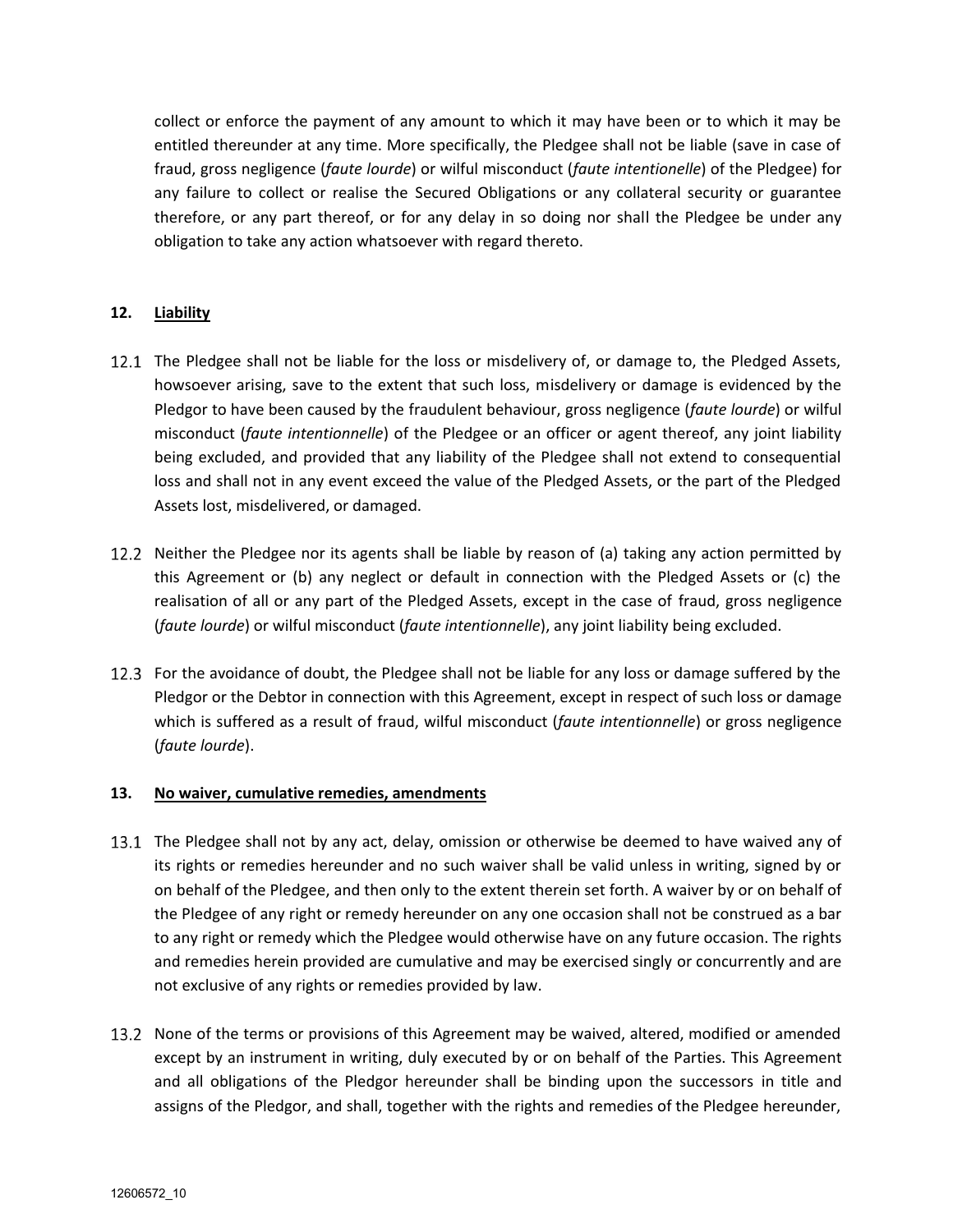inure to the benefit of the Pledgee and the Secured Parties and the respective successors in title and assigns thereof.

### **14. Assignment, successors of Pledgee**

- 14.1 The Pledgor may not without the prior written consent of the Pledgee assign, novate or otherwise transfer all or any part of its rights or obligations hereunder.
- 14.2 The Pledgee may assign, novate or otherwise transfer all or any of its respective rights or obligations hereunder in accordance with the provisions of the Senior Secured Finance Documents. Any successor in title to, assignee or transferee of the Pledgee (and the Secured Parties) shall be entitled to the full benefits hereof. This Agreement shall remain in effect despite any amalgamation or merger (however effected) relating to the Pledgee or any other Secured Party, and without prejudice to the provisions of the Senior Secured Finance Documents, references to the Pledgee and to the Secured Parties shall be deemed to include any assignee, transferee or successor in title of the Pledgee and the Secured Parties and any person who, under any applicable law, has assumed the rights and obligations of the Pledgee or the Secured Parties (as applicable) hereunder or under the Senior Secured Finance Documents or to which under such laws the same have been transferred or novated or assigned in any manner. Such assignment by the Pledgee shall be enforceable towards the Pledgor and the Debtor pursuant to the provisions of article 1690 of the Luxembourg Civil Code. To the extent a further notification or registration or any other step is required by law to give effect to the above, such further notification or registration shall be made by the Pledgor and the Pledgor hereby gives power of attorney to the Pledgee to make any notifications, or to take any other steps, and undertakes to do so itself if so requested by the Pledgee.
- 14.3 For the purpose of article 1278 of the Luxembourg Civil Code, to the extent required under applicable law and without prejudice to the provisions in the Senior Secured Finance Documents, the Pledgee hereby expressly reserves, and the Pledgor and the Debtor hereby agree to, the preservation of this Pledge and the security interest created thereunder in case of assignment, novation, amendment or any other transfer of the Secured Obligations or any other rights arising for it under the Senior Secured Finance Documents.

#### **15. Costs and Expenses**

Except as otherwise set out in this Agreement, clause 20 (*Costs and Expenses*) of the Intercreditor Agreement shall apply to this Agreement.

#### **16. Notices**

Any notice, request or other communication required or permitted to be given under this Agreement shall be given in accordance with Clause 23 (*Notices*) of the Intercreditor Agreement.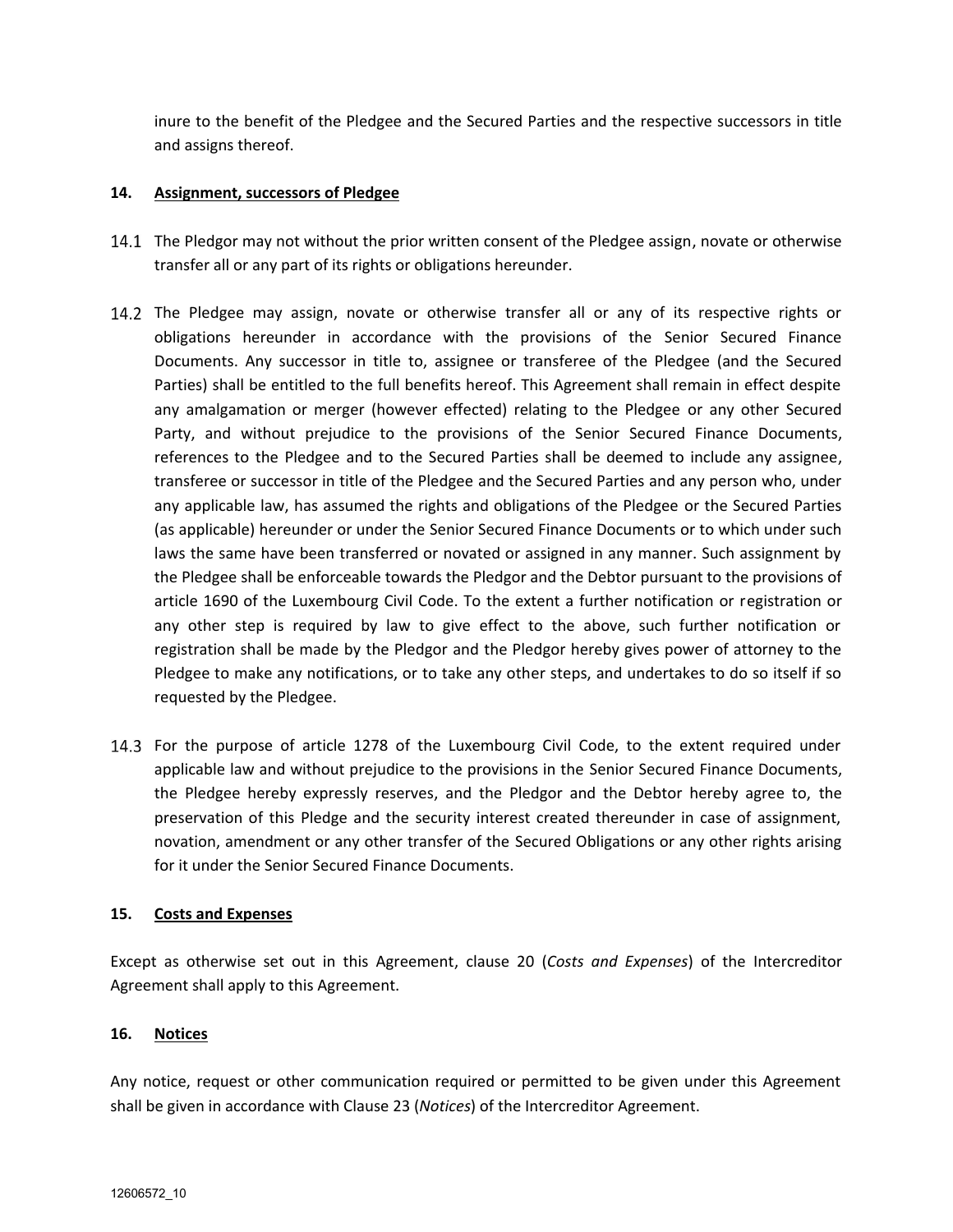#### **17. Severability**

If any provision of this Agreement is or becomes prohibited or unenforceable in any respect under the law of any jurisdiction this shall not affect the validity or enforceability of any other provision hereof or affect the validity or enforceability of such other provision in any other competent jurisdiction. The Parties shall endeavour in good-faith negotiations to replace any invalid, illegal or unenforceable provisions with valid provisions the economic effect of which comes as close as possible to that of such invalid, illegal or unenforceable provisions. This Agreement shall, however, thereafter be amended by the parties in such reasonable manner so as to achieve, without illegality the intention of the parties with respect to that severed provision.

### **18. Counterparts**

This Agreement may be executed in any number of counterparts and this has the same effect as if the signatures on the counterparts were a single copy of this Agreement.

### **19. Governing law and jurisdiction**

- This Agreement shall be governed by, and construed in accordance with the laws of Luxembourg.
- 19.2 Any dispute arising in connection with this Agreement shall be submitted to the exclusive jurisdiction of the competent Luxembourg-City courts.

This Agreement is a Senior Secured Finance Document.

The Parties hereto have executed this Agreement in 3 original counterparts, all of which together evidence the same Agreement, on the day and year first written above.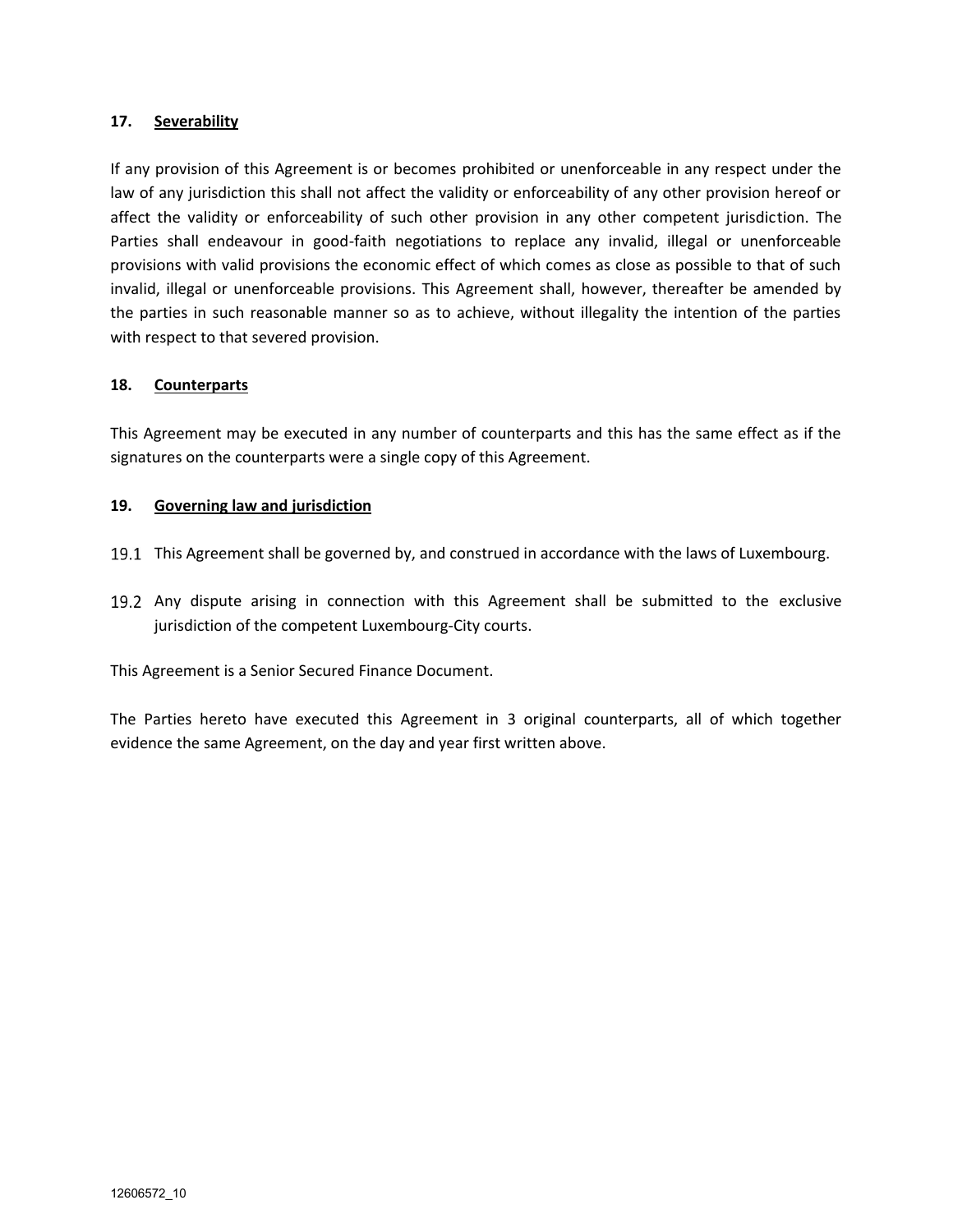# The Pledgor:



For and on behalf of Sunray Gamma S.à r.l.

| Name:  |                             |
|--------|-----------------------------|
| Title: | <b>Authorised signatory</b> |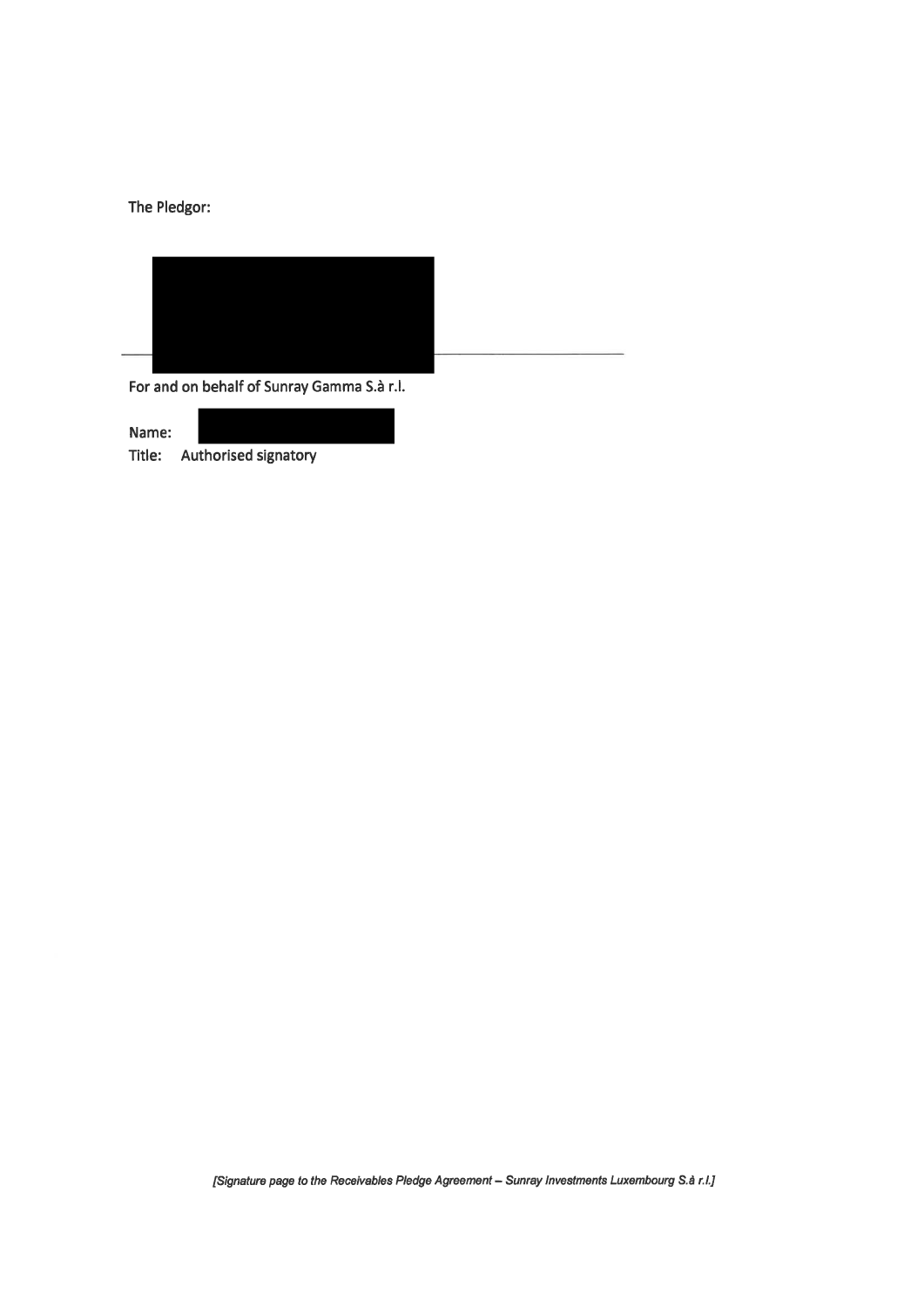The Pledgee:



For and on behalf of ING Bank N.V., London Branch



*[Signature page to the Receivables Pledge Agreement- Sunray Investments Luxembourg Sari]*